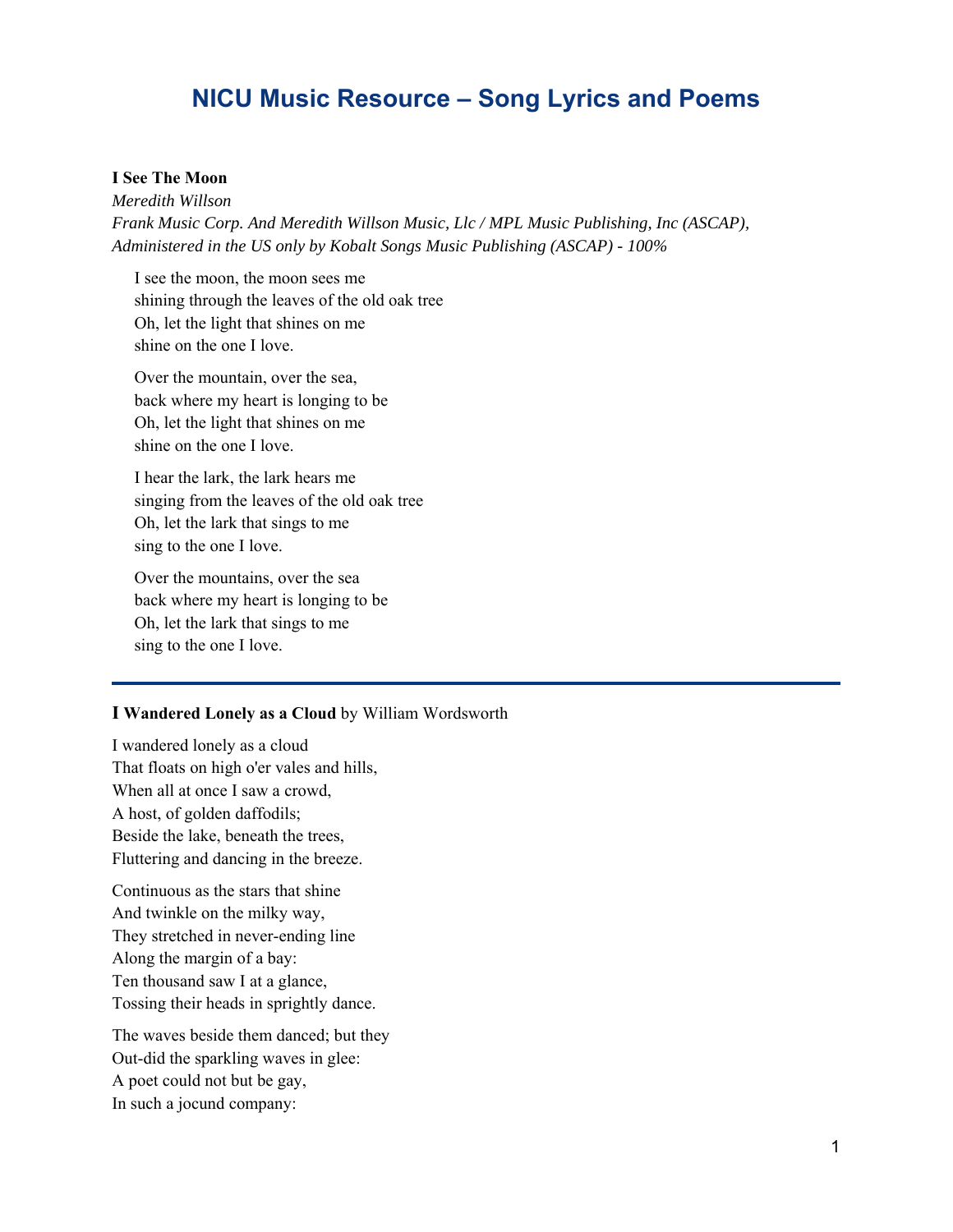I gazed—and gazed—but little thought What wealth the show to me had brought:

For oft, when on my couch I lie In vacant or in pensive mood, They flash upon that inward eye Which is the bliss of solitude; And then my heart with pleasure fills, And dances with the daffodils.

### **My Bonnie Lies Over the Ocean**

Traditional

My Bonnie lies over the ocean My Bonnie lies over the sea My Bonnie lies over the ocean Oh bring back my Bonnie to me

Bring back, bring back Bring back my Bonnie to me, to me Bring back, bring back Bring back my Bonnie to me

Last night as I lay on my pillow Last night as I lay on my bed Last night as I lay on my pillow I dreamt that my Bonnie was there.

Bring back, bring back Bring back my Bonnie to me, to me Bring back, bring back Bring back my Bonnie to me

Blow the winds over the ocean Blow the winds over the sea Blow the winds over the ocean To bring back my Bonnie to me

Bring back, bring back Bring back my Bonnie to me, to me Bring back, bring back Bring back my Bonnie to me

The winds have blown over the ocean The winds have blown over the sea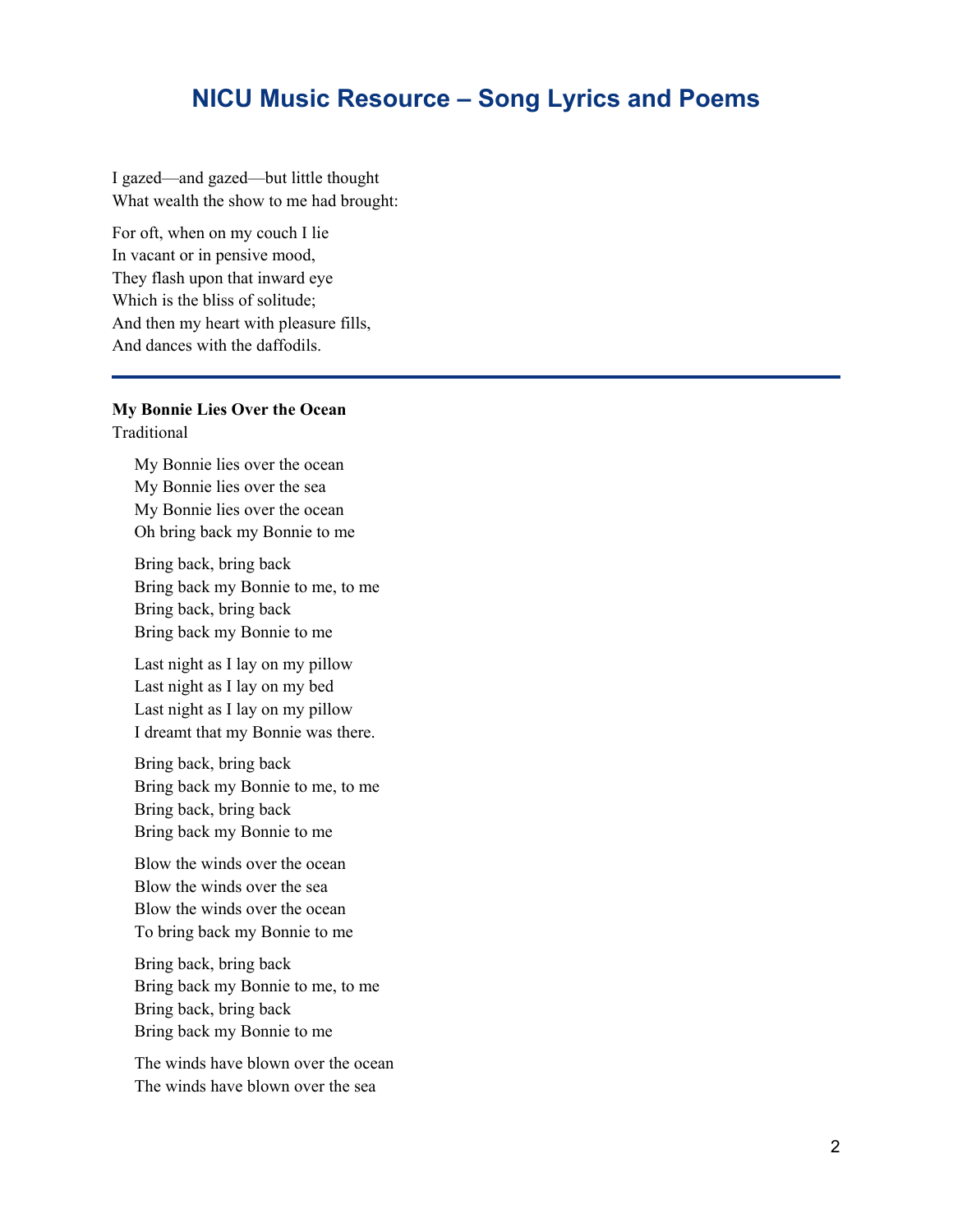The winds have blown over the ocean And brought back my Bonnie to me

Bring back, bring back Bring back my Bonnie to me, to me Bring back, bring back Bring back my Bonnie to me

Bring back, bring back Oh, bring back my Bonnie to me

### **Piccadilly Circus at Night** by D.H. Lawrence

WHEN into the night the yellow light is roused like dust above the towns, Or like a mist the moon has kissed from off a pool in the midst of the downs,

Our faces flower for a little hour pale and uncertain along the street, Daisies that waken all mistaken white-spread in expectancy to meet

The luminous mist which the poor things wist was dawn arriving across the sky, When dawn is far behind the star the dust-lit town has driven so high.

All the birds are folded in a silent ball of sleep, All the flowers are faded from the asphalt isle in the sea, Only we hard-faced creatures go round and round, and keep The shores of this innermost ocean alive and illusory.

Wanton sparrows that twittered when morning looked in at their eyes And the Cyprian's pavement-roses are gone, and now it is we

Flowers of illusion who shine in our gauds, make a Paradise

On the shores of this ceaseless ocean, gay birds of the town-dark sea.

#### **You Are My Sunshine**

You are my sunshine, my only sunshine You make me happy when skies are gray You'll never know dear, how much I love you Please don't take my sunshine away.

The other night dear, as I lay sleeping I dreamed I held you in my arms But when I awoke, dear, I was mistaken So I hung my head and I cried.

You are my sunshine, my only sunshine You make me happy when skies are gray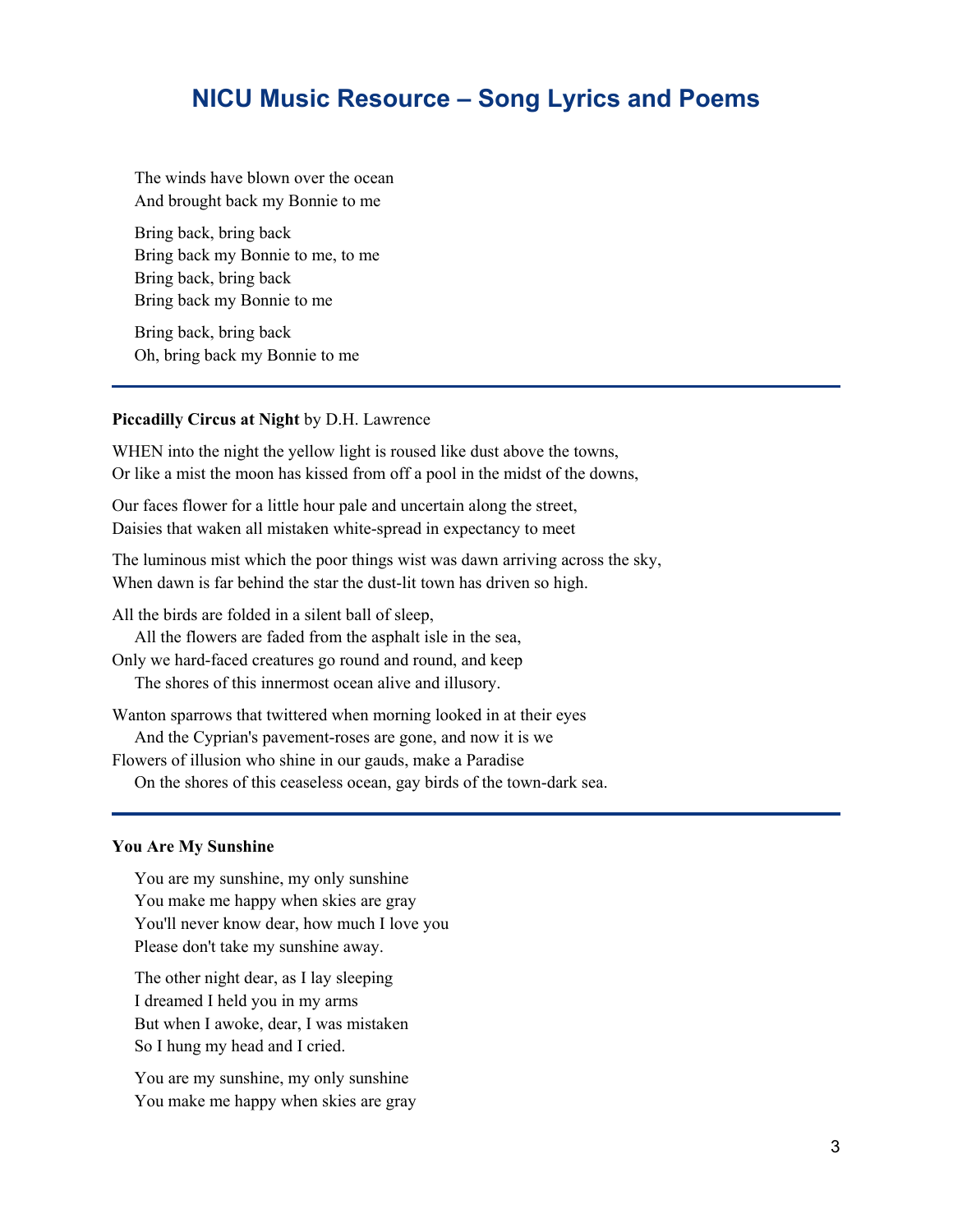You'll never know dear, how much I love you Please don't take my sunshine away.

You are my sunshine, my only sunshine You make me happy when skies are gray You'll never know dear, how much I love you Please don't take my sunshine away. Please don't take my sunshine away. Please don't take my sunshine away.

### **Halfway Down** by A.A. Milne

Halfway down the stairs Is a stair Where I sit. There isn't any Other stair Quite like It. I'm not at the bottom, I'm not at the top; So this is the stair Where I always Stop. Halfway up the stairs Isn't up And it isn't down. It isn't in the nursery, It isn't in town. And all sorts of funny thoughts Run round my head. It isn't really Anywhere! It's somewhere else Instead!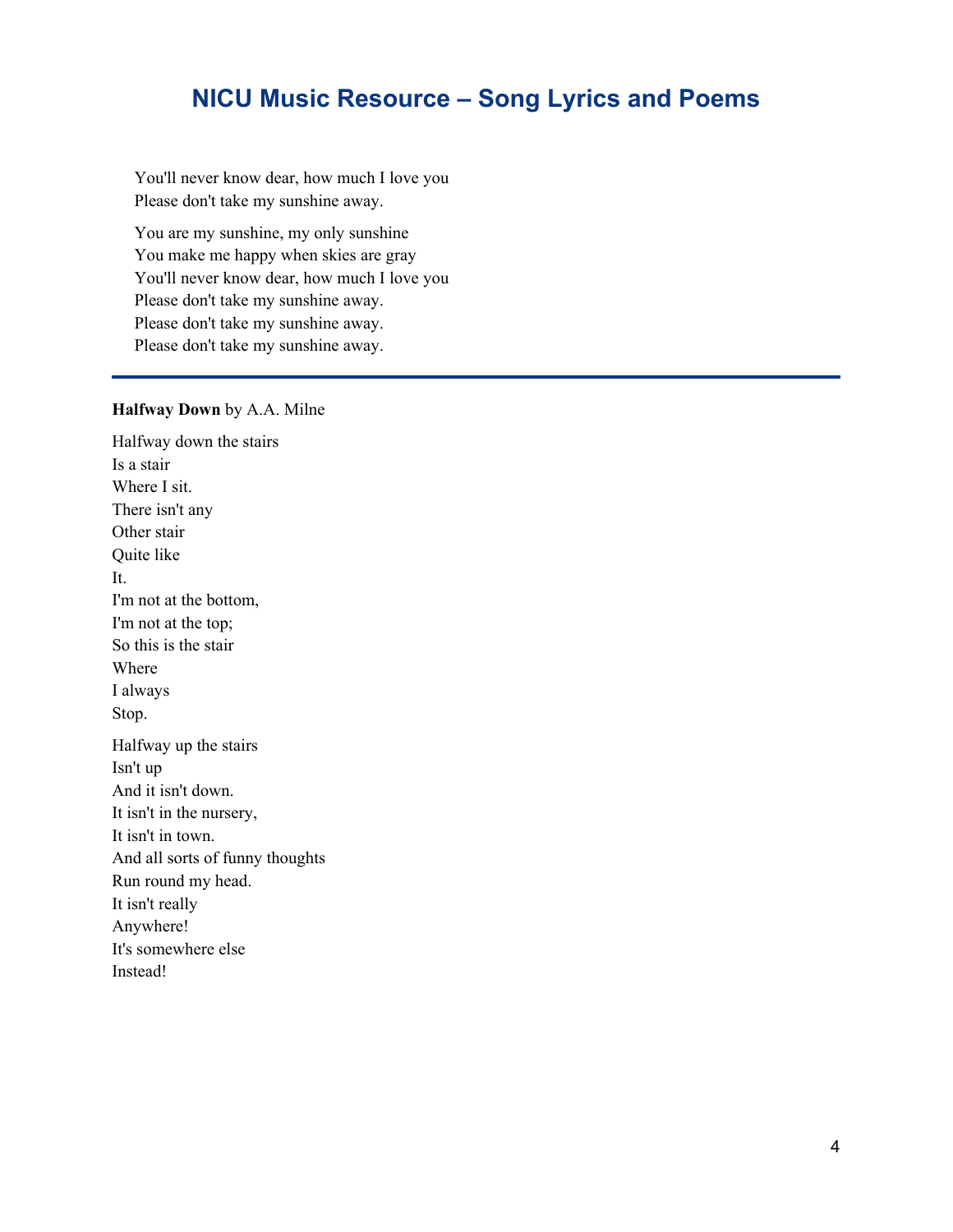### **May All Children**

*"May All Children" by Kenneth K. Guilmartin. © 1986, 2002 Music Together LLC (ASCAP).* 

May, may all, may all children May all people everywhere hear this prayer May, may all, may all children May all people everywhere live in peace Sweet peace Peaceful minds, peaceful hearts, peace on Earth Sweet peace on Earth

#### **Jabberwocky** by Lewis Carroll

"Beware the Jabberwock, my son! The jaws that bite, the claws that catch! Beware the jubjub bird, and shun The frumious Bandersnatch!"

He took his vorpal sword in hand: Long time the manxome foe he sought-- So rested he by the Tumtum tree, And stood awhile in thought.

And, as in uffish thought he stood, The Jabberwock, with eyes of flame, Came whiffling through the tulgey wood, And burbled as it came!

One, two! One, two! And through and through The vorpal blade went snicker-snack!

He left it dead, and with its head He went galumphing back.

"And hast thou slain the Jabberwock? Come to my arms, my beamish boy!

O frabjous day! Callooh! Callay!" He chortled in his joy.

'Twas brillig, and the slithy toves Did gyre and gimble in the wabe:

All mimsy were the borogoves, And the mome raths outgrabe.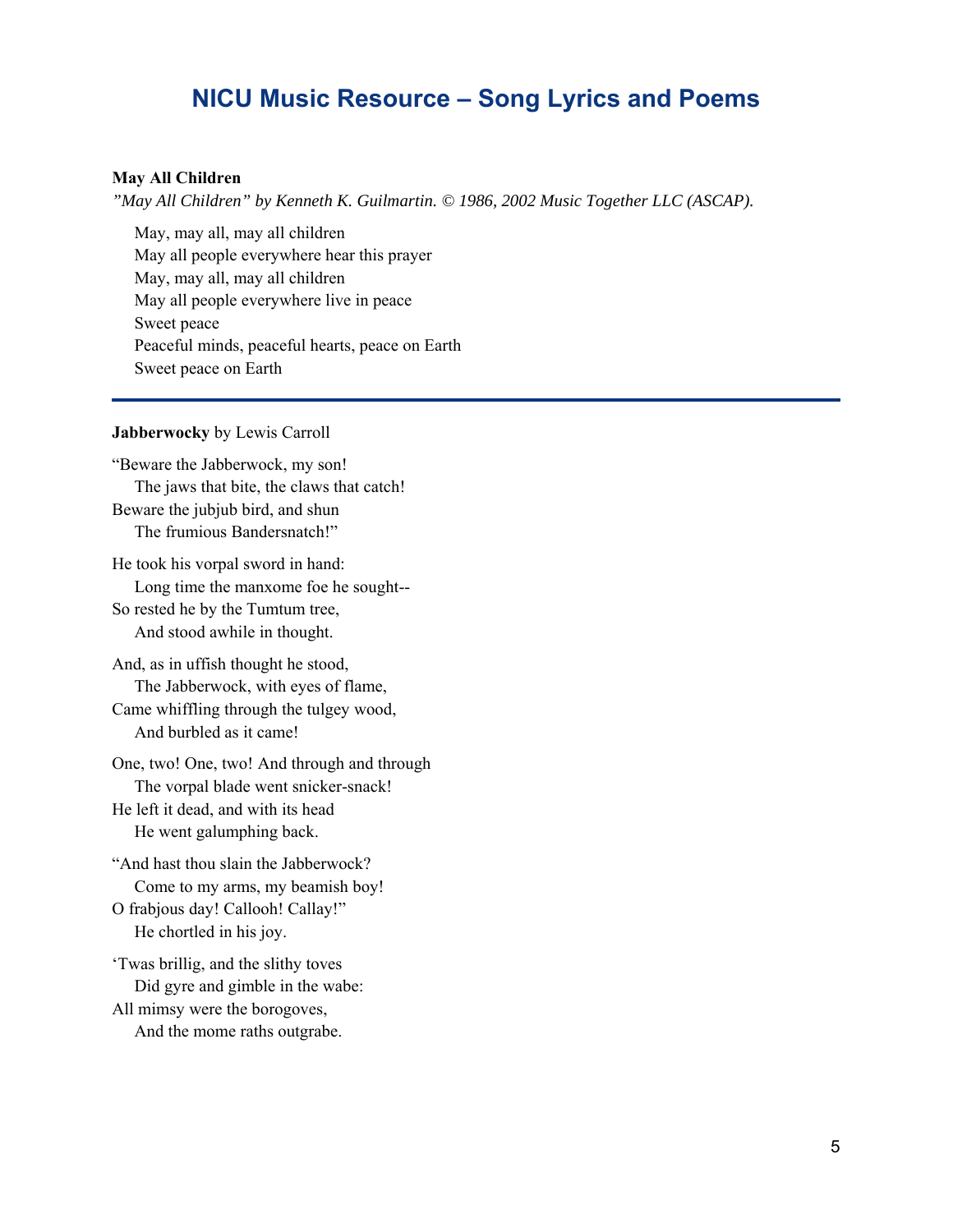### **All the Pretty Little Horses**

Traditional

Hush-a-bye, don't you cry, Go to sleep my little baby.

When you wake you shall have All the pretty little horses.

Black and bays, dapples, grays, All the pretty little horses.

Hush-a-bye, don't you cry, Go to sleep my little baby.

Hush-a-bye, don't you cry, Go to sleep my little baby.

When you wake you shall have All the pretty little horses.

### **Life Doesn't Frighten Me** by Maya Angelou

*"Life Doesn't Frighten Me" from AND STILL I RISE by Maya Angelou, copyright © 1978 by Maya Angelou. Used by permission of Random House, an imprint and division of Penguin Random House LLC. All rights reserved.* 

Shadows on the wall Noises down the hall Life doesn't frighten me at all Bad dogs barking loud Big ghosts in a cloud Life doesn't frighten me at all Mean old Mother Goose Lions on the loose They don't frighten me at all Dragons breathing flame On my counterpane That doesn't frighten me at all. I go boo Make them shoo I make fun Way they run I won't cry So they fly I just smile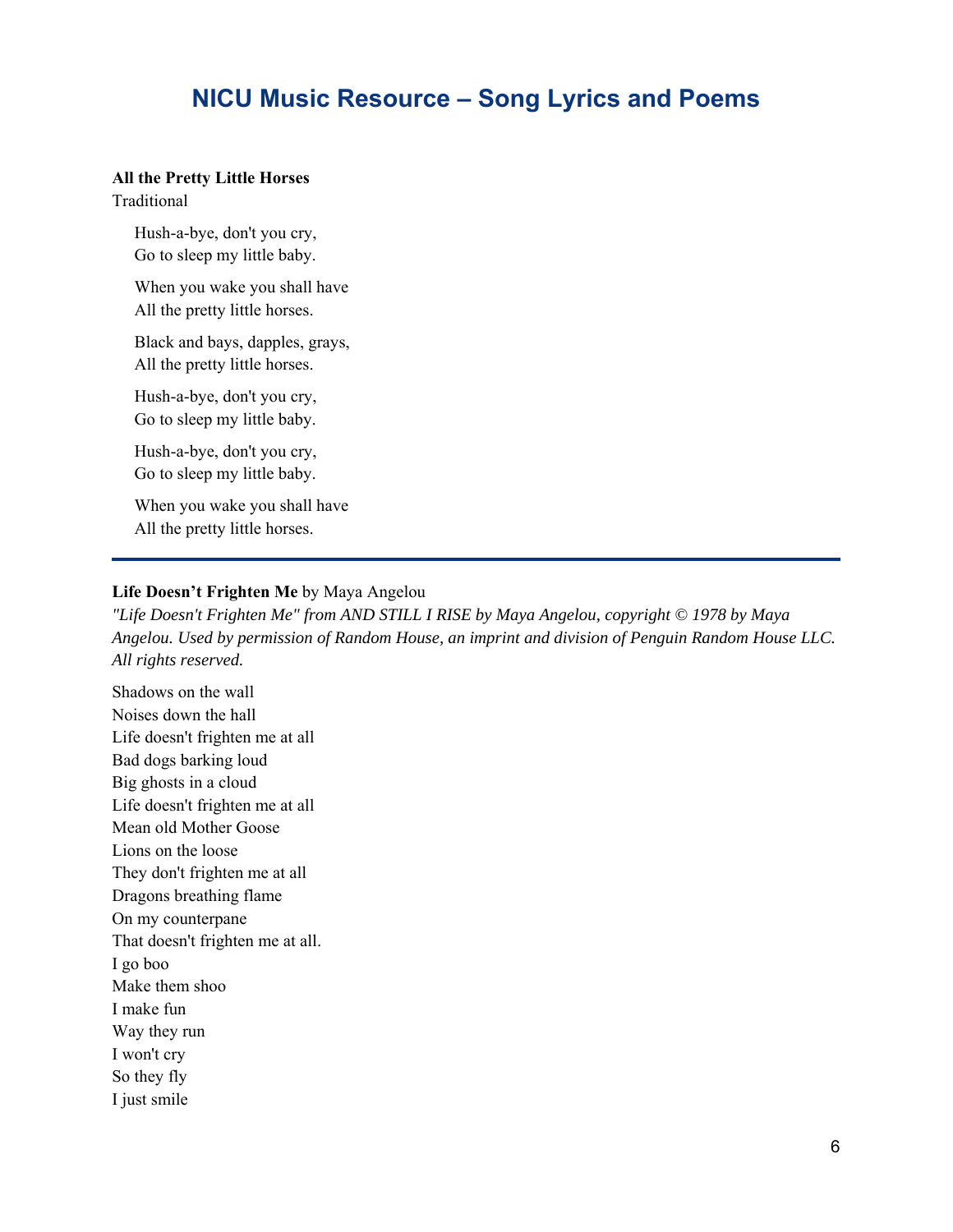They go wild Life doesn't frighten me at all. Tough guys fight All alone at night Life doesn't frighten me at all. Panthers in the park Strangers in the dark No, they don't frighten me at all. That new classroom where Boys all pull my hair (Kissy little girls With their hair in curls) They don't frighten me at all. Don't show me frogs and snakes And listen for my scream, If I'm afraid at all It's only in my dreams. I've got a magic charm That I keep up my sleeve I can walk the ocean floor And never have to breathe. Life doesn't frighten me at all Not at all Not at all. Life doesn't frighten me at all.

### **This Little Light of Mine** by Harry Dixon Loes

## [Chorus]

This little light of mine, I'm gonna let it shine This little light of mine, I'm gonna let it shine This little light of mine, I'm gonna let it shine Let it shine, shine, shine Let it shine!

[Verse 1] Everywhere I go, I'm gonna let it shine Everywhere I go, I'm gonna let it shine Everywhere I go, I'm gonna let it shine Let it shine, shine, shine Let it shine!

[Chorus]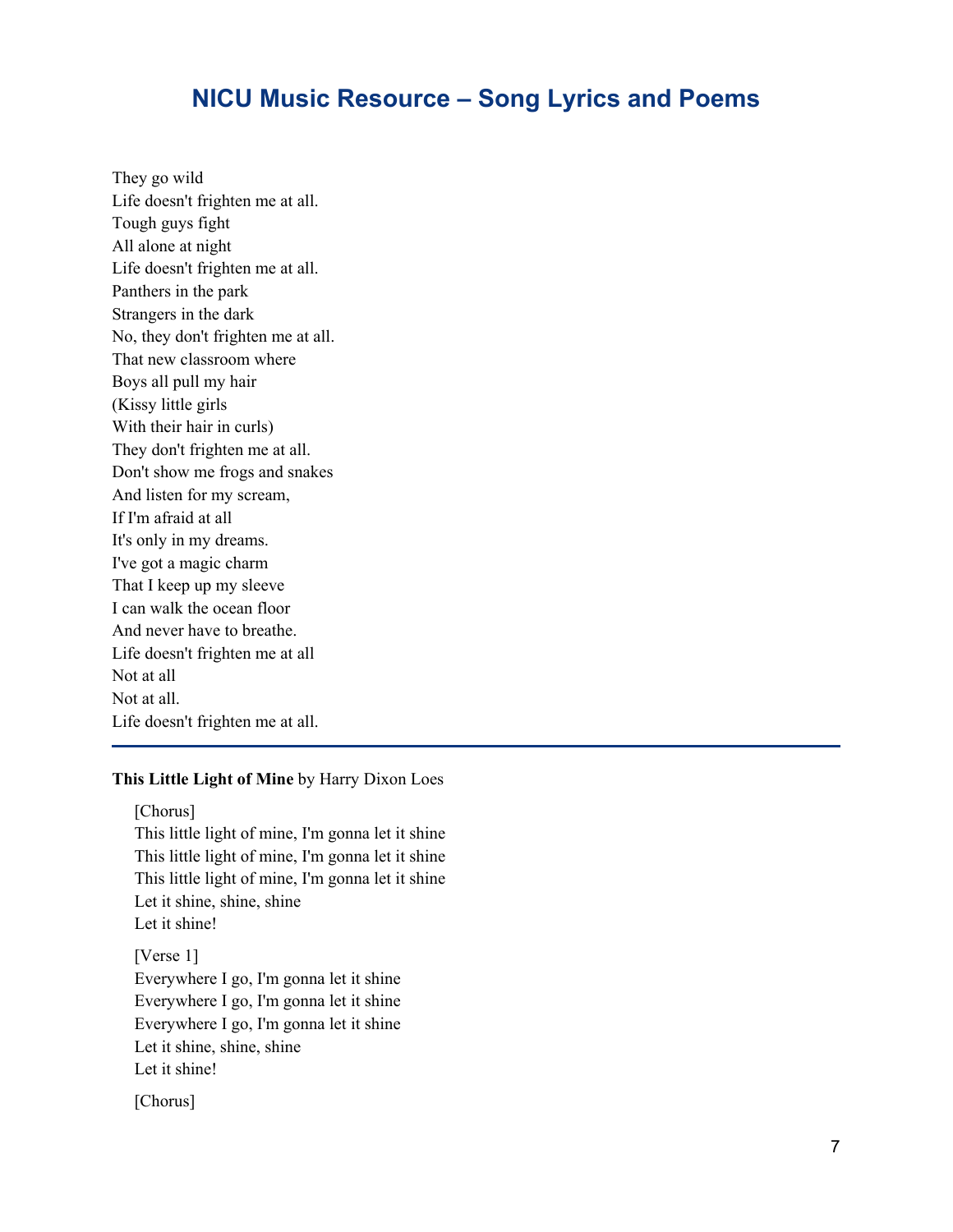This little light of mine, I'm gonna let it shine This little light of mine, I'm gonna let it shine This little light of mine, I'm gonna let it shine Let it shine, shine, shine Let it shine!

#### [Verse 2]

All up in my house, I'm gonna let it shine All up in my house, I'm gonna let it shine All up in my house, I'm gonna let it shine Let it shine, shine, shine Let it shine!

#### [Chorus]

This little light of mine, I'm gonna let it shine This little light of mine, I'm gonna let it shine This little light of mine, I'm gonna let it shine Let it shine, shine, shine Let it shine!

#### [Verse 3]

Out there in the dark, I'm gonna let it shine Out there in the dark, I'm gonna let it shine Out there in the dark, I'm gonna let it shine Let it shine, shine, shine Let it shine!

#### [Chorus]

This little light of mine, I'm gonna let it shine This little light of mine, I'm gonna let it shine This little light of mine, I'm gonna let it shine Let it shine, shine, shine Let it shine!

### [Outro] Let it shine, shine, shine Let it shine! Let it shine, shine, shine Let it shine!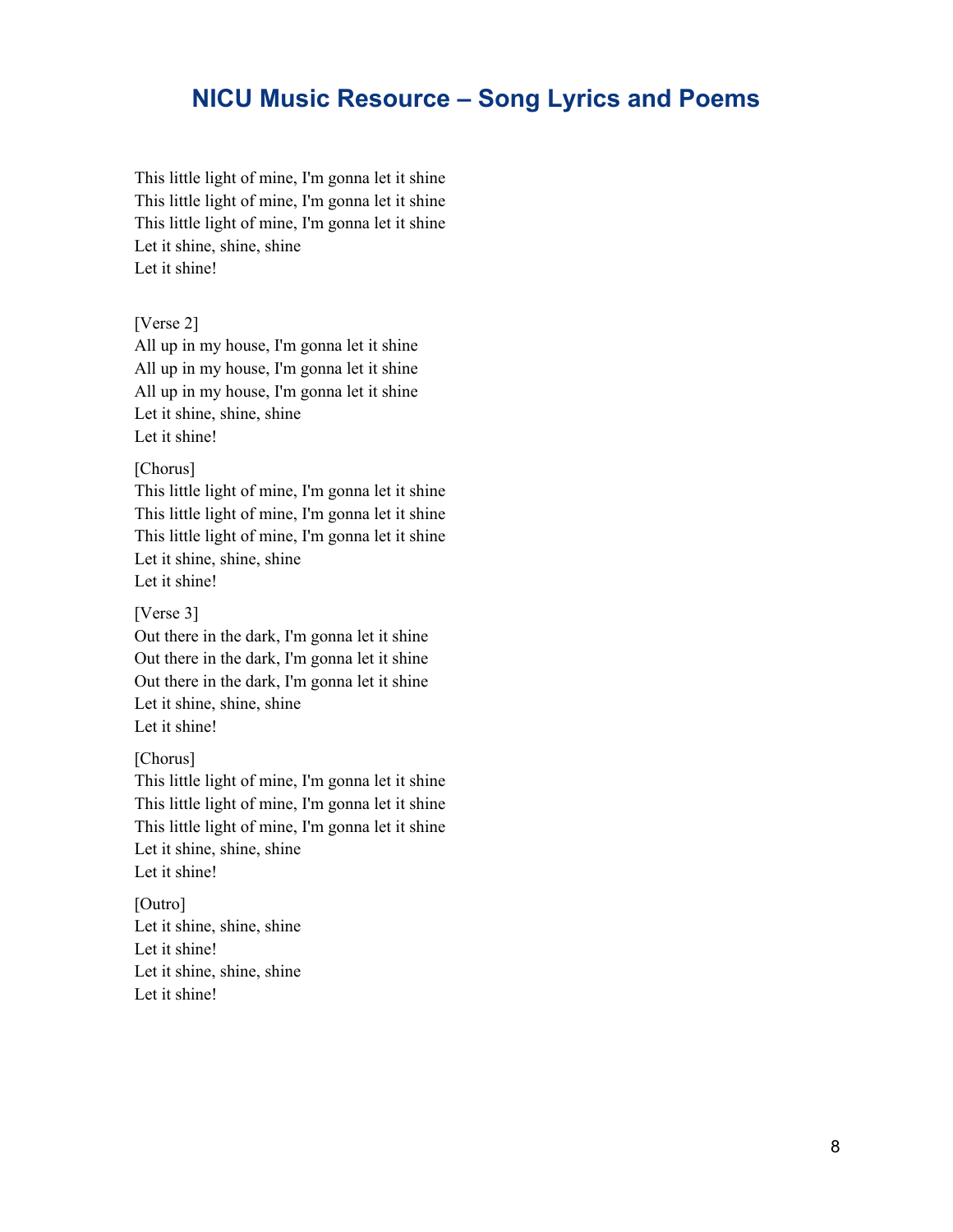#### **Toora Loora Loora** by James Royce Shannon

Over in Killarney, many years ago My mother sang a song to me in tones so sweet and low Just a simple little ditty in her good old Irish way And I'd give the world if she could sing that song to me this day

Too-ra-loo-ra-loo-ral, too-ra-loo-ra-li, Too-ra-loo-ra-loo-ral, hush now, don't you cry! Too-ra-loo-ra-loo-ral, too-ra-loo-ra-li, Too-ra-loo-ra-loo-ral, that's an Irish lullaby.

Oft in dreams I wander to that cot again. I feel her arms a-hugging me As when she held me then. And I hear her voice a-hummin' to me as in the days of yore, when she used to rock me fast asleep outside the cabin door.

Too-ra-loo-ra-loo-ral, too-ra-loo-ra-li, Too-ra-loo-ra-loo-ral, hush now, don't you cry! Too-ra-loo-ra-loo-ral, too-ra-loo-ra-li, Too-ra-loo-ra-loo-ral, that's an Irish lullaby.

#### **Wind on the Hill** by A.A. Milne

No one can tell me, Nobody knows, Where the wind comes from, Where the wind goes. It's flying from somewhere As fast as it can, I couldn't keep up with it, Not if I ran. But if I stopped holding The string of my kite, It would blow with the wind For a day and a night. And then when I found it,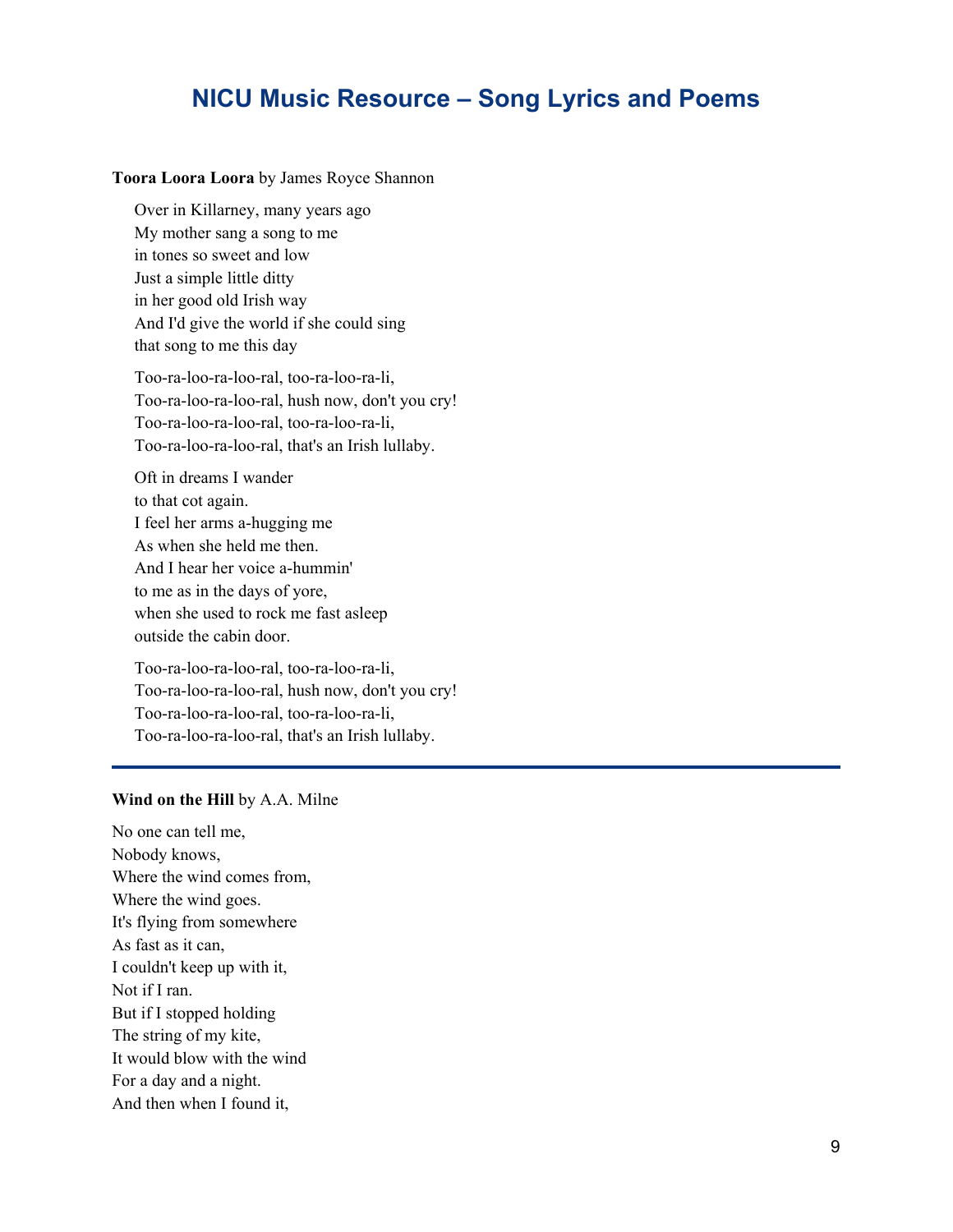Wherever it blew, I should know that the wind Had been going there too. So then I could tell them Where the wind goes… But where the wind comes from Nobody knows.

#### **Baby's Boat's A Silvery Moon** by Alice Riley

Baby's boat's a silver moon sailing in the sky Sailing o'er the sea of sleep, as the stars go by Sail baby, sail Out upon that sea Only don't forget to sail Back again to me.

Baby's fishing for a dream Fishing near and far His line a golden moonbeam is His bait, a silver star, Sail baby sail Out upon that sea Only don't forget to sail Back again to me.

### **If** by Rudyard Kipling

If you can keep your head when all about you Are losing theirs and blaming it on you, If you can trust yourself when all men doubt you, But make allowance for their doubting too: If you can wait and not be tired by waiting, Or being lied about, don't deal in lies, Or being hated, don't give way to hating, And yet don't look too good, nor talk too wise; If you can dream--and not make dreams your master; If you can think--and not make thoughts your aim; If you can meet with Triumph and Disaster And treat those two imposters just the same;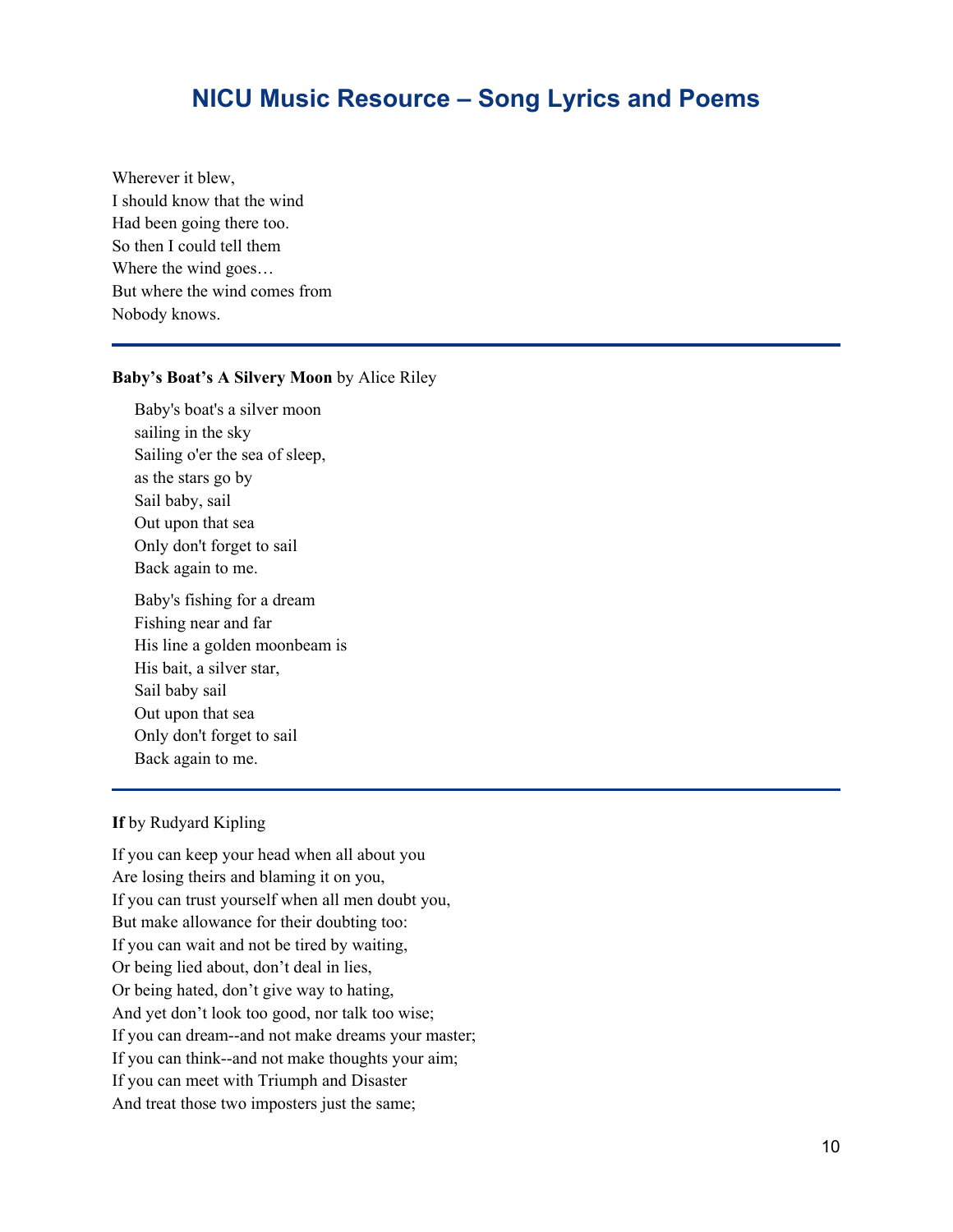If you can bear to hear the truth you've spoken Twisted by knaves to make a trap for fools, Or watch the things you gave your life to, broken, And stoop and build 'em up with worn-out tools; If you can make one heap of all your winnings And risk it on one turn of pitch-and-toss, And lose, and start again at your beginnings And never breathe a word about your loss; If you can force your heart and nerve and sinew To serve your turn long after they are gone And so hold on when there is nothing in you Except the Will which says to them: "Hold on!" If you can talk with crowds and keep your virtue, Or walk with Kings--nor lose the common touch, If neither foes nor loving friends can hurt you, If all men count with you, but none too much; If you can fill the unforgiving minute With sixty seconds' worth of distance run, Yours is the Earth and everything that's in it. And – which is more – you'll be a Man, my son!

### **Cuddle Up a Little Closer** by Karl Hoschna

Cuddle up a little closer, oh lovey mine Cuddle up and be my little clinging vine Like to feel your cheeks so rosy Like to make you comfy cozy Cuz I love from head to toesy Lovey mine

Cuddle up a little closer, lovey mine Cuddle up and be my little clinging vine Like to feel your cheeks so rosy Like to make you comfy cozy Cuz I love from head to toesy Lovey mine

### **Drifting Flowers of the Sea** by Sadakichi Hartmann

Across the dunes, in the waning light, The rising moon pours her amber rays, Through the slumbrous air of the dim, brown night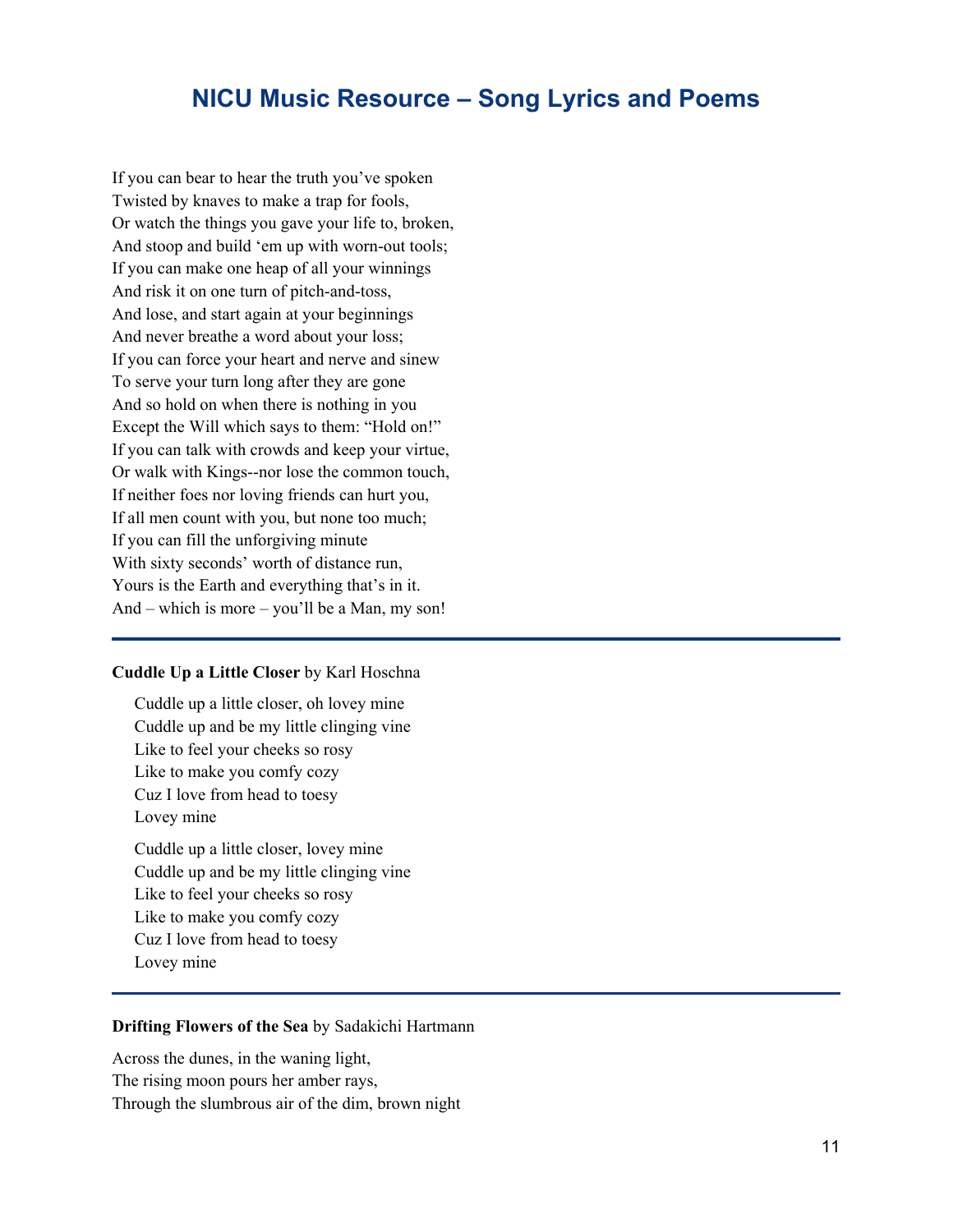The pungent smell of the seaweed strays— From vast and trackless spaces Where wind and water meet, White flowers, that rise from the sleepless deep, Come drifting to my feet. They flutter the shore in a drowsy tune, Unfurl their bloom to the lightlorn sky, Allow a caress to the rising moon, Then fall to slumber, and fade, and die. White flowers, a-bloom on the vagrant deep, Like dreams of love, rising out of sleep, You are the songs, I dreamt but never sung, Pale hopes my thoughts alone have known, Vain words ne'er uttered, though on the tongue, That winds to the sibilant seas have blown. In you, I see the everlasting drift of years That will endure all sorrows, smiles and tears; For when the bell of time will ring the doom To all the follies of the human race, You still will rise in fugitive bloom And garland the shores of ruined space.

### **Down in the Valley**

Traditional

Down in the valley, valley so low Hang your head over, hear the wind blow Hear the wind blow, dear, hear the wind blow Hang your head over, hear the wind blow.

Roses love sunshine, violets love dew Angels in heaven know I love you Know I love you, dear, know I love you Angels in heaven, know I love you.

Writing this letter, containing three lines Answer my question, "Will you be mine?" "Will you be mine, dear, will you be mine?" Answer my question, "Will you be mine?"

Down in the valley, valley so low Hang your head over, hear the wind blow Hear the wind blow, dear, hear the wind blow Hang your head over, hear the wind blow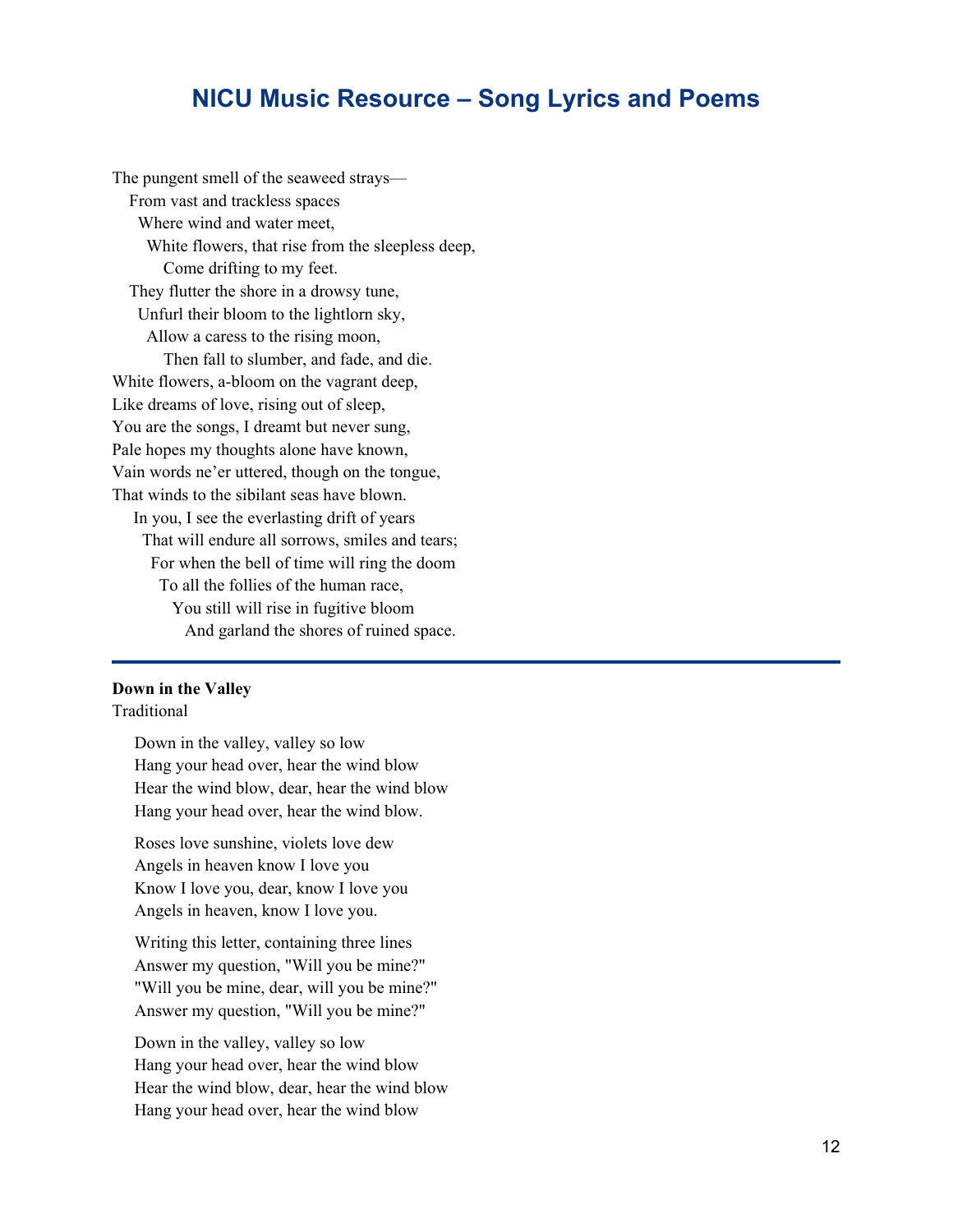**Color** by Christina Rossetti

What is pink? A rose is pink By the fountain's brink. What is red? A poppy's red In its barley bed. What is blue? The sky is blue Where the clouds float thro'. What is white? A swan is white Sailing in the light. What is yellow? Pears are yellow Rich and ripe and mellow. What is green? The grass is green, With small flowers between. What is violet? Clouds are violet In the summer twilight. What is orange? Why, an orange, Just an orange!

#### **Sleep My Baby**

Anonymous

Sleep my baby on my bosom Warm and cozy will it prove Round thee mother's arms are folding In her heart a mother's love

There shall no one come to harm thee Naught shall ever break thy rest Sleep my darling babe in quiet Sleep on mother's gentle breast.

Sleep serenely, baby, slumber Lovely baby, gently sleep; Tell me wherefore art thou smiling Smiling sweetly in thy sleep?

Do the angels smile in heaven When thy happy smile they see? Dost thou on them smile while slumb'ring On my bosom peacefully.

Do not fear the sound of a breeze Brushing leaves against the door.